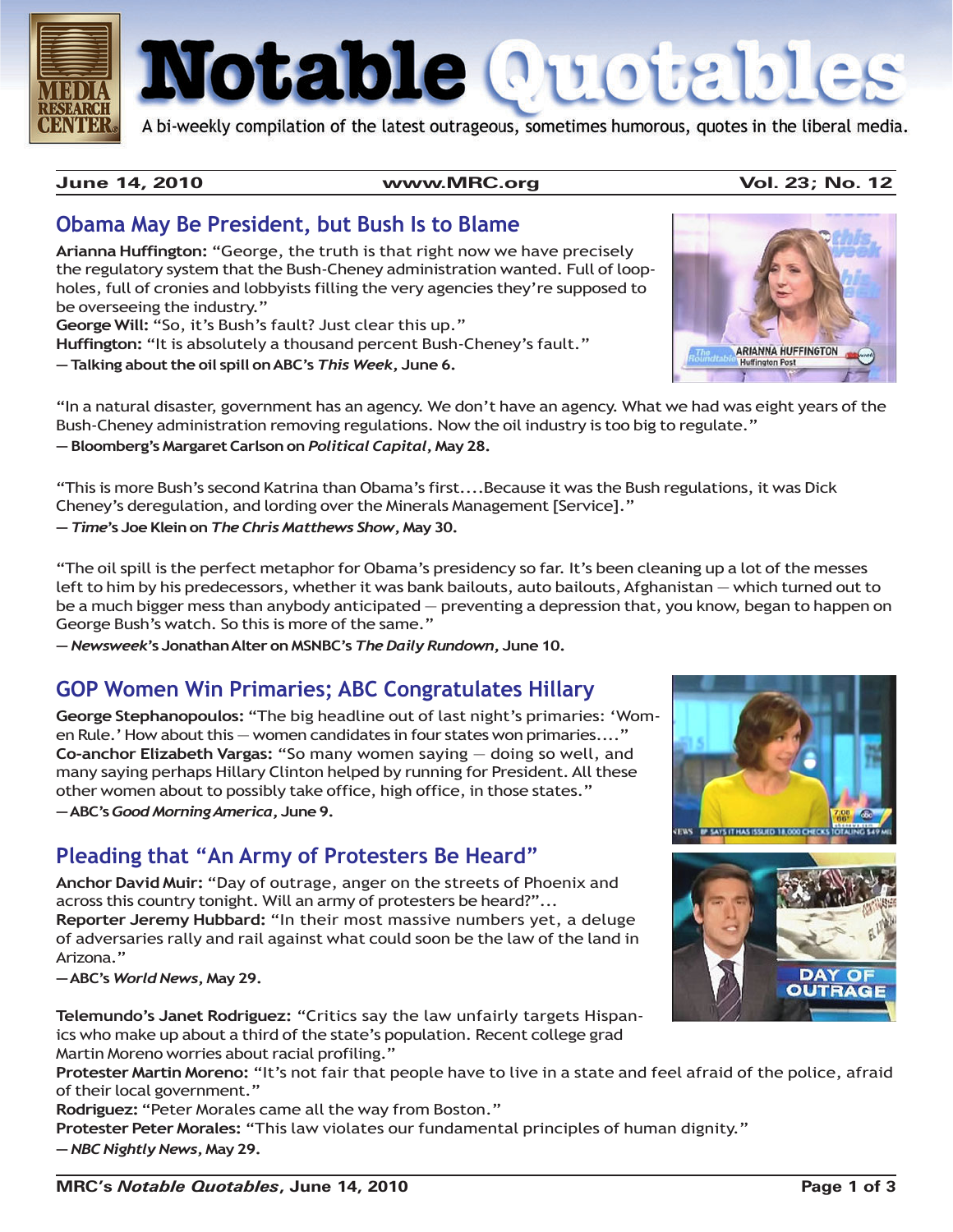#### **Helen to Israeli Jews: "Go Home" to Land of the Holocaust**

**Rabbi David Nesenoff:** "Any comments on Israel? We're asking everybody today." **Hearst White House columnist Helen Thomas:** "Tell them to get the hell out of Palestine."

**Nesenoff:** "Whoa! Any better comments?" **Thomas, laughing:** "Remember, these people are occupied, and it isn't their land — not German, and not Polish." **Nesenoff:** "So where should they go? What should they do?" **Thomas:** "Go home." **Nesenoff:** "Where's home?" **Thomas:** "Poland. Germany." **Nesenoff:** "So just go back to Poland and Germany?" **Thomas:** "And America, and everywhere else." **— Exchange at the May 27 White House Jewish Heritage Celebration, posted June 3 at RabbiLIVE.com.**

## **Shouldn't We Cut a "Bona Fide Icon" a Little Slack?**

"She is a bona fide icon and she is also nearly 90-years-old....Some have argued that Thomas deserves a break, given her status as a journalistic giant and a trailblazer for women, and given her age. After all, many of us have elderly relatives who have lost their verbal filter."

**— ABC's Dan Harris on** *World News***, June 7.**

"I have known her for a long time, and she held many presidents' feet to the fire. At a time when nobody in the Bush press room would say 'boo' about George W. Bush after 9/11, she was already asking the tough questions. And I just, you know, I like to see people be judged in the largest context of their career, not in their senility." **—** *Newsweek***'s Jonathan Alter talking about Helen Thomas on CNN Headline News's** *Joy Behar Show***, June 7.**

#### **One Last Rant Against Israel's "Deliberate Massacre"**

**Hearst White House columnist Helen Thomas:** "Our initial reaction to this flotilla massacre, deliberate massacre, an international crime, was pitiful. What do you mean you 'regret,' when something should be so strongly condemned? And if any other nation in the world had done it, we would have been up in arms. What is the sacrosanct, iron-clad relationship where a country that deliberately kills people and boycotts — and we aid and abet the boycott?" **Press Secretary Robert Gibbs:** "Look, I think the initial reaction regretted the loss of life as we tried and still continue to try to gather the relevant–" **Thomas:** "Regret won't bring them back!"

**— Exchange at the June 1 White House briefing.**

## **Christian Tea Partiers Worse than Muslim Terrorists**

**Author Ayaan Hirsi Ali, talking about radical Muslims:** "Somehow, the idea got into their minds that to kill other people is a great thing to do and that they would be rewarded in the hereafter."

**Host Tavis Smiley:** But Christians do that every single day in this country. **Ali:** "Do they blow people up every day?"

**Smiley:** "Yes. Oh, Christians, every day, people walk into post offices, they walk into schools, that's what Columbine is — I could do this all day long....There are folk in the Tea Party, for example, every day who are being recently arrested for

making threats against elected officials, for calling people 'nigger' as they walk into Capitol Hill, for spitting on people. That's within the political — that's within the body politic of this country."

**— PBS's** *Tavis Smiley***, May 25.**

## **Pot, Meet Kettle**

"Some of your critics say that you're more of a political activist than a journalist."

**— Former Clinton campaign operative George Stephanopoulos to conservative filmmaker James O'Keefe on ABC's** *Good Morning America***, June 1.**